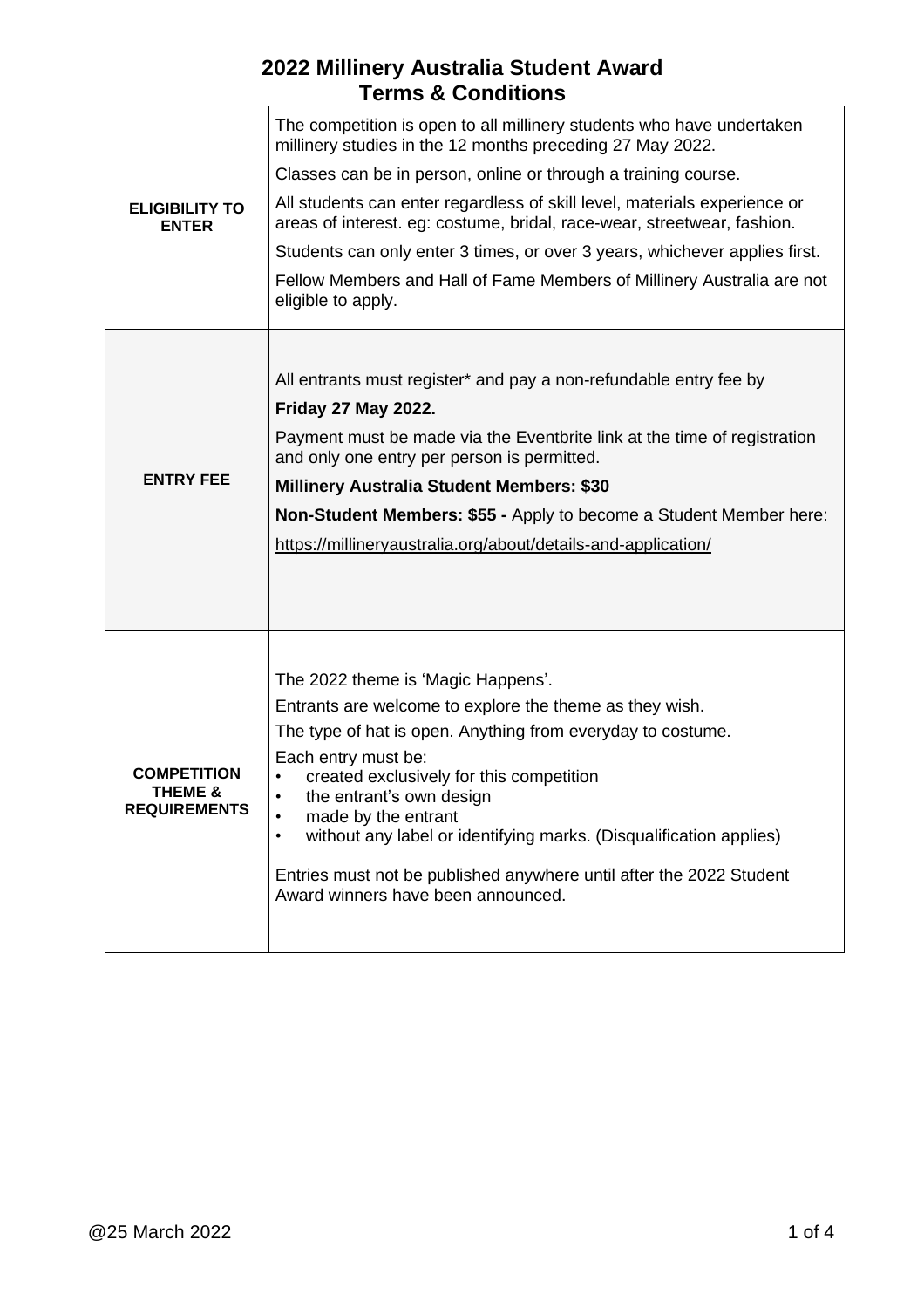| <b>JUDGING CRITERIA</b>                                                                        | The 2022 Millinery Australia judges are:                                                                                                                                                                                                                                                                                                                                                                                                                                                                                                                                    |
|------------------------------------------------------------------------------------------------|-----------------------------------------------------------------------------------------------------------------------------------------------------------------------------------------------------------------------------------------------------------------------------------------------------------------------------------------------------------------------------------------------------------------------------------------------------------------------------------------------------------------------------------------------------------------------------|
|                                                                                                | Rose Hudson (Hall of Fame),                                                                                                                                                                                                                                                                                                                                                                                                                                                                                                                                                 |
|                                                                                                | Laura Dunnington (Fellow Member)                                                                                                                                                                                                                                                                                                                                                                                                                                                                                                                                            |
|                                                                                                | Kim Fletcher (Fellow Member).                                                                                                                                                                                                                                                                                                                                                                                                                                                                                                                                               |
|                                                                                                | Michele Cameron - Mary Lock Encouragement award: (Fellow Member).                                                                                                                                                                                                                                                                                                                                                                                                                                                                                                           |
|                                                                                                | All entries are judged blindly, and the judges' decision is final.                                                                                                                                                                                                                                                                                                                                                                                                                                                                                                          |
|                                                                                                | Any entry with any identifying marks will be disqualified.                                                                                                                                                                                                                                                                                                                                                                                                                                                                                                                  |
|                                                                                                | All entries will be assessed using the following criteria:                                                                                                                                                                                                                                                                                                                                                                                                                                                                                                                  |
|                                                                                                | Creativity /20<br>$\bullet$                                                                                                                                                                                                                                                                                                                                                                                                                                                                                                                                                 |
|                                                                                                | Wearability/Comfort /20<br>$\bullet$                                                                                                                                                                                                                                                                                                                                                                                                                                                                                                                                        |
|                                                                                                | Degree of difficulty /20<br>$\bullet$                                                                                                                                                                                                                                                                                                                                                                                                                                                                                                                                       |
|                                                                                                | Quality of workmanship /20<br>$\bullet$                                                                                                                                                                                                                                                                                                                                                                                                                                                                                                                                     |
|                                                                                                | Relevance to the theme /20<br>$\bullet$                                                                                                                                                                                                                                                                                                                                                                                                                                                                                                                                     |
| <b>ENTRY</b><br><b>INFORMATION</b><br><b>FORM</b>                                              | After registration, entrants will receive an information form for completion.<br>This information includes: name of entry; materials used; and a<br>description of how the entry addresses the competition theme (max. 200<br>words)<br>Completed forms must be emailed to georgiaskeltondesigns@gmail.com<br>Printed forms are not acceptable.<br>This information will be provided to the judges and will contribute to the<br>entrant's overall score sheet.                                                                                                             |
| <b>MENTORS FOR</b><br><b>MILLINERY</b><br><b>AUSTRALIA</b><br><b>STUDENT</b><br><b>MEMBERS</b> | Each Millinery Australia <b>Student Member</b> <sup>*</sup> entrant will be offered the<br>opportunity for 2 hours of mentorship with a Fellow Member of Millinery<br>Australia. It must be used prior to Friday 15 July 2022<br>Students are responsible for liaising with their assigned mentor to arrange<br>meeting times.<br>If you are not yet a member you may apply now to be eligible for this<br>opportunity and to receive the discounted entry fee.<br>*Apply to become a Student Member here:<br>https://millineryaustralia.org/about/details-and-application/ |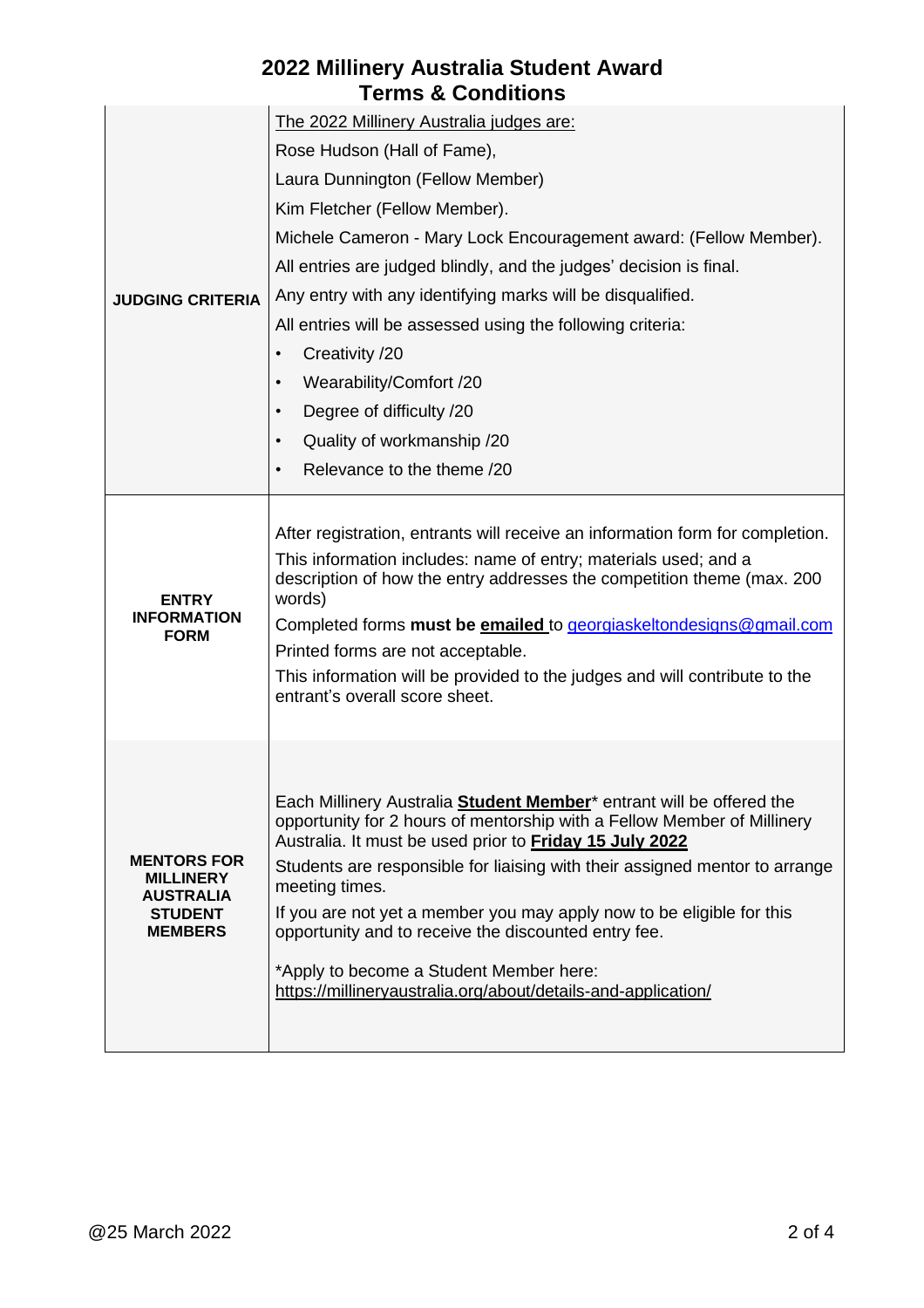| <b>ENTRY DELIVERY</b><br><b>AND RETURN</b>                       | All entries will be judged on the condition that they arrive in so please use<br>a sturdy box packed with tissue paper and bubble wrap. (Please avoid<br>loose style packaging) Package must not exceed 1kg.<br>Please note: Delivery boxes DO NOT form part of the judging.<br>Each entry must include in the box:<br>• the entered hat or headpiece<br>• an image or images showing clearly how the piece is to be worn<br>• a return address label with the entrant's name & postal address |
|------------------------------------------------------------------|------------------------------------------------------------------------------------------------------------------------------------------------------------------------------------------------------------------------------------------------------------------------------------------------------------------------------------------------------------------------------------------------------------------------------------------------------------------------------------------------|
|                                                                  | All entries must be sent to:<br><b>Georgia Skelton</b><br>P.O Box 2155<br>Oakleigh Victoria Australia 3166                                                                                                                                                                                                                                                                                                                                                                                     |
|                                                                  | The closing date for entries to arrive is Friday 15 July 2022 at 5pm.                                                                                                                                                                                                                                                                                                                                                                                                                          |
|                                                                  | No entries will be accepted after this date.                                                                                                                                                                                                                                                                                                                                                                                                                                                   |
|                                                                  | Please do not use a courier to the PO BOX it will be returned.                                                                                                                                                                                                                                                                                                                                                                                                                                 |
|                                                                  | If you wish to use a courier, please contact Georgia Skelton<br>on 0432 406 369 to arrange a drop off time.                                                                                                                                                                                                                                                                                                                                                                                    |
|                                                                  | At the end of the competition, each entry will be returned in the box in<br>which it was delivered. Millinery Australia will pay the cost of return<br>postage. Extra postage may be requested for the return of any entry that<br>exceeds 1kg (this includes all packaging).                                                                                                                                                                                                                  |
|                                                                  | Winners attending the announcement at Embroidery House may take their<br>entries with them at the conclusion of the exhibition if they choose.                                                                                                                                                                                                                                                                                                                                                 |
| <b>ENTRY</b><br><b>PHOTOGRAPHY</b>                               | Millinery Australia will photograph each entry on a mannequin head.<br>These photographs will be used to create a gallery on the Millinery<br>Australia website, for exhibition promotion and for entrants and the public<br>to share.                                                                                                                                                                                                                                                         |
| <b>EXHIBITION &amp;</b><br><b>WINNERS</b><br><b>ANNOUNCEMENT</b> | All entries will be exhibited at                                                                                                                                                                                                                                                                                                                                                                                                                                                               |
|                                                                  | Embroidery House,                                                                                                                                                                                                                                                                                                                                                                                                                                                                              |
|                                                                  | 170 Wattletree Road Malvern                                                                                                                                                                                                                                                                                                                                                                                                                                                                    |
|                                                                  | Sunday 14 August 2022                                                                                                                                                                                                                                                                                                                                                                                                                                                                          |
|                                                                  | 11am to 6pm.                                                                                                                                                                                                                                                                                                                                                                                                                                                                                   |
|                                                                  | All winners will be announced at 5pm at this exhibition. The<br>announcement will also be broadcasted live via @millineryaustralia<br>Instagram.                                                                                                                                                                                                                                                                                                                                               |